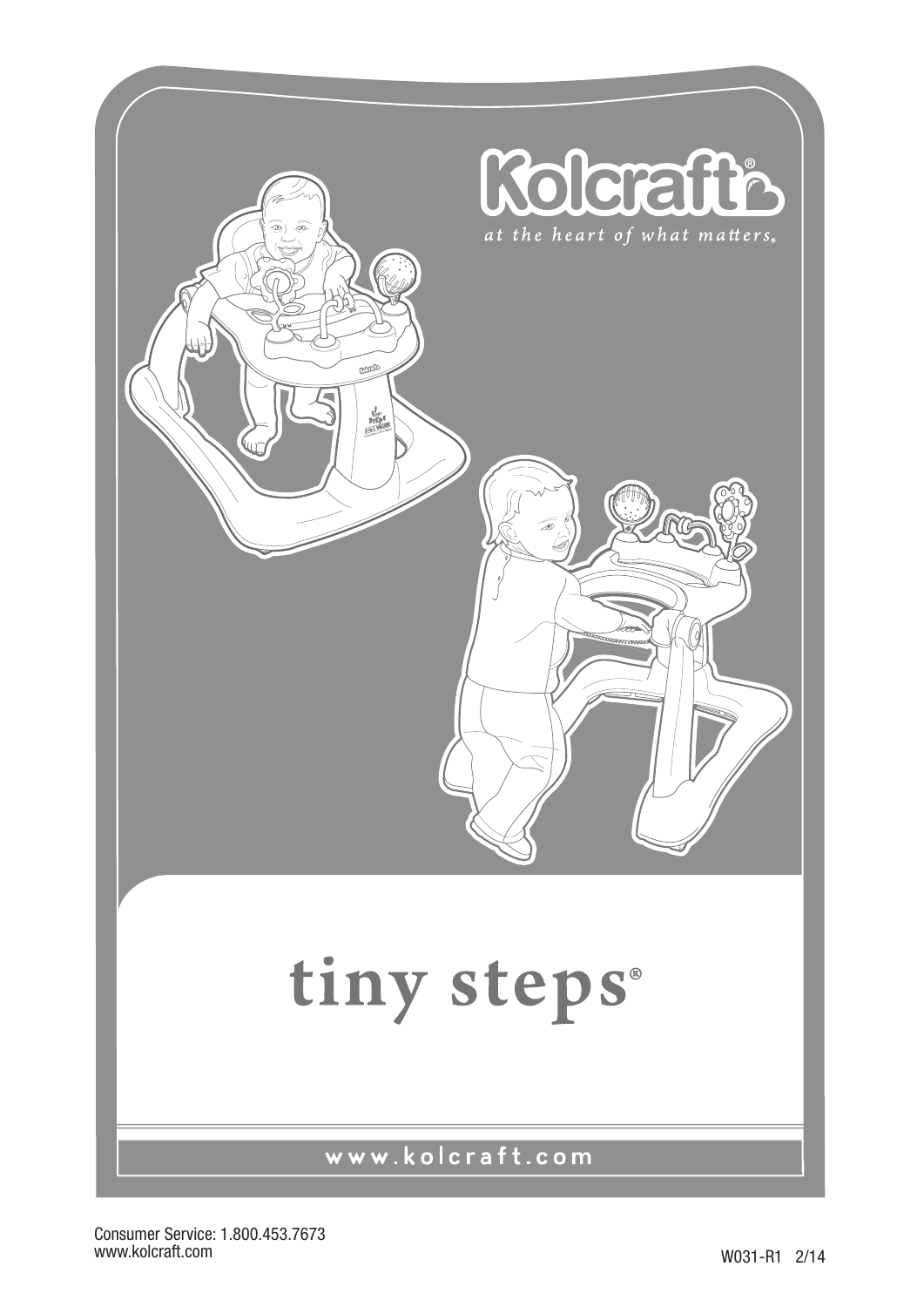## **AWARNING**

Read all instructions BEFORE assembly and USE of this walker. Failure to follow these warnings and instructions could result in serious injury or death. For your child's safety, read the labels and the instructions before using product. Keep instructions for future use.

#### **IMPORTANT SAFETY INFORMATION:**

#### **How to Keep Your Child Safe While Using this Product**

- **NEVER** leave child unattended. Always keep child in view while **IN WALKER**.
- **• CAUTION: Toys intended to be assembled by adult! Toys are intended to be played with while attached to the walker and are not intended to be played with when not attached to the walker.**
- **• CHOKING HAZARD-Small parts. ADULT ASSEMBLY REQUIRED.** This package contains small parts which, before assembly, present a choking hazard to children under the age of three. Care should be taken during unpacking and assembly to insure that all small parts and plastic bags are accounted for and kept out of the reach of children. All fasteners should be fully tightened.

### **STAIR HAZARD**

- Avoid serious injury or death. Block stairs & steps securely before using this walker.
- Use only on flat surfaces free of objects that could cause this walker to tip over. Never use near stairs, steps, thresholds, hills, roadways, or pools.
- To avoid burns, keep child away from hot liquids, stoves, radiators, space heaters, fireplaces, etc.
- Discontinue using this walker should it become damaged or broken.
- Never carry this walker with child in it. Never adjust seat while child is in product.
- **DO NOT** lift or carry by tray or toys.
- **DO NOT** use this walker until baby can sit up unassisted.
- To reduce the chance of child slipping out of seat, check that both feet of child touch the floor
- Discontinue use of activity walker (seated stage) when your child can stand unaided, walk unassisted or lift the walker off of the floor.

#### **Only use this activity walker (seated stage) if your child MEETS ALL of the requirements below:**

- 1. Can support body weight with legs
- 2. Weight is between 15 and 26 pounds (6.8 and 11.8 kgs)
- 3. Height is less than 32 inches (80 cms) and child is not able to stand flat footed while in the walker.
- To maintain stopping performance, clean friction strips regularly with damp cloth.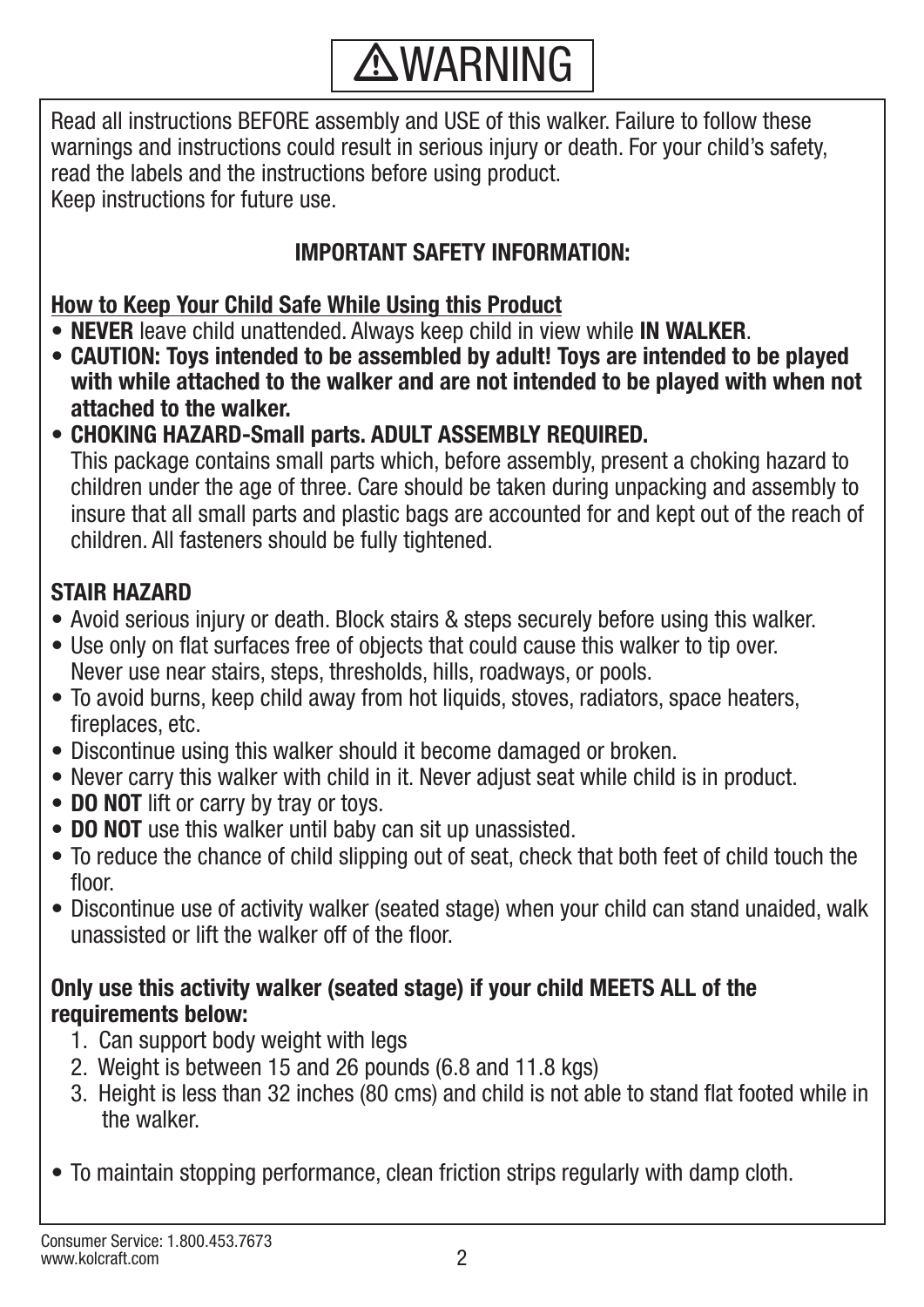# **ADVERTENCIA**

Lea todas las instrucciones ANTES de armar y USAR la andadera. El no cumplir con las instrucciones y las advertencias podria causar lesiones graves y hasta la muerte. Para la seguridad de su hijo, lea las etiquetas y las instrucciones antes de usar el producto. Guarde las instrucciones para futura referencia.

#### **INFORMACIÓN IMPORTANTE DE SEGURIDAD:**

**Cómo mantener a su hijo seguro mientras está utilizando este producto**

- **NUNCA** deje al niño sin supervision. Tenga al niño siempre a la vista mientras utiliza la **ANDADERA**.
- **PRECAUCIÓN: Los juguetes están pretendidos para ensamblar por el adulto. Los juguetes solo se deben utilizar cuando están sujetos al andador; no están diseñados para ser usados fuera del andador.**
- **• PELIGRO DE ESTRANGULARSE partes pequeñas. ENSAMBLADO POR UN ADULTO ES NECESARIO.** Este paquete contiene pequeñas partes que, antes de la asamblea, presenta un peligro que se estrangula a niños bajo la edad de tres. El cuidado debe ser tomado durante desembalar y asamblea para asegurar que todas las pequeñas partes y bolsas plásticas son justificados y no entrar del alcance de niños. Todos los cierres deben ser apretados completamente.

#### **PELIGRO EN ESCALERAS**

- Evite heridas graves o mortales. Bloquée las escaleras y escalones antes de utilizar esta andadera.
- Utilice solo en superficies planas sin objetos que puedan hacer que la andadera vuelque. Nunca utilice cerca de escaleras, escalones, umbrales, colinas, carreteras o piscinas.
- Mantenga al niño alejado de estufas, escaleras y calentadores.
- Si la andadera se rompe o se daña, deje de utilizarla.
- Nunca cargue la andadera con el niño dentro. Nunca ajuste el asiento con el niño adentro.
- **NO** la levante o la cargue por medio de la bandeja o los juguetes.
- **NO** utilice este producto hasta que el niño se pueda sentar sin ayuda.
- Para reducir la posibilidad de que el niño se resbale fuera del asiento, compruebe que sus pies tocan el suelo.

#### **Utilice esta andadera de actividades solamente si su hijo/a CUMPLE TODOS los requerimientos abajo:**

- 1. Puede soportar su propio peso con las piernas.
- 2. Pesa entre 6.8 y 11.8 kgs. (15 y 26 libras)
- 3. Mide menos de 80 cms. (32 pulgadas), y el niño no es capaz de defender con las patas planas mientras en la andadera.
- Para mantener la función de parar, limpie las tiras de fricción con regularidad con un trapo húmedo.

<sup>•</sup> Si el niño/a puede salirse o andar sin ayuda o levantar la andadera del suelo, deje de utilizar la andadera de actividades (etapa de asiento).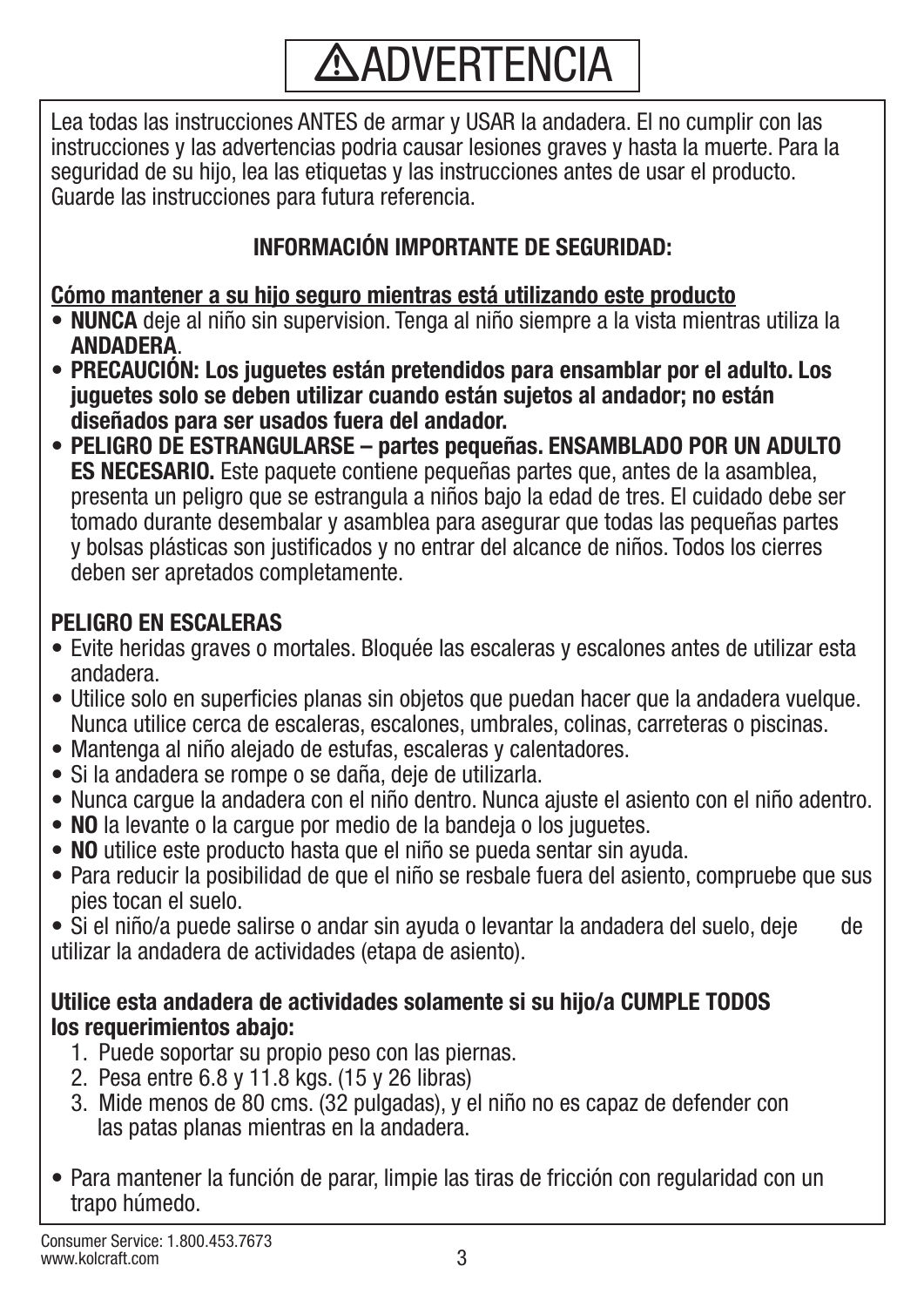#### **PARTS LIST** - LISTA DE PARTES

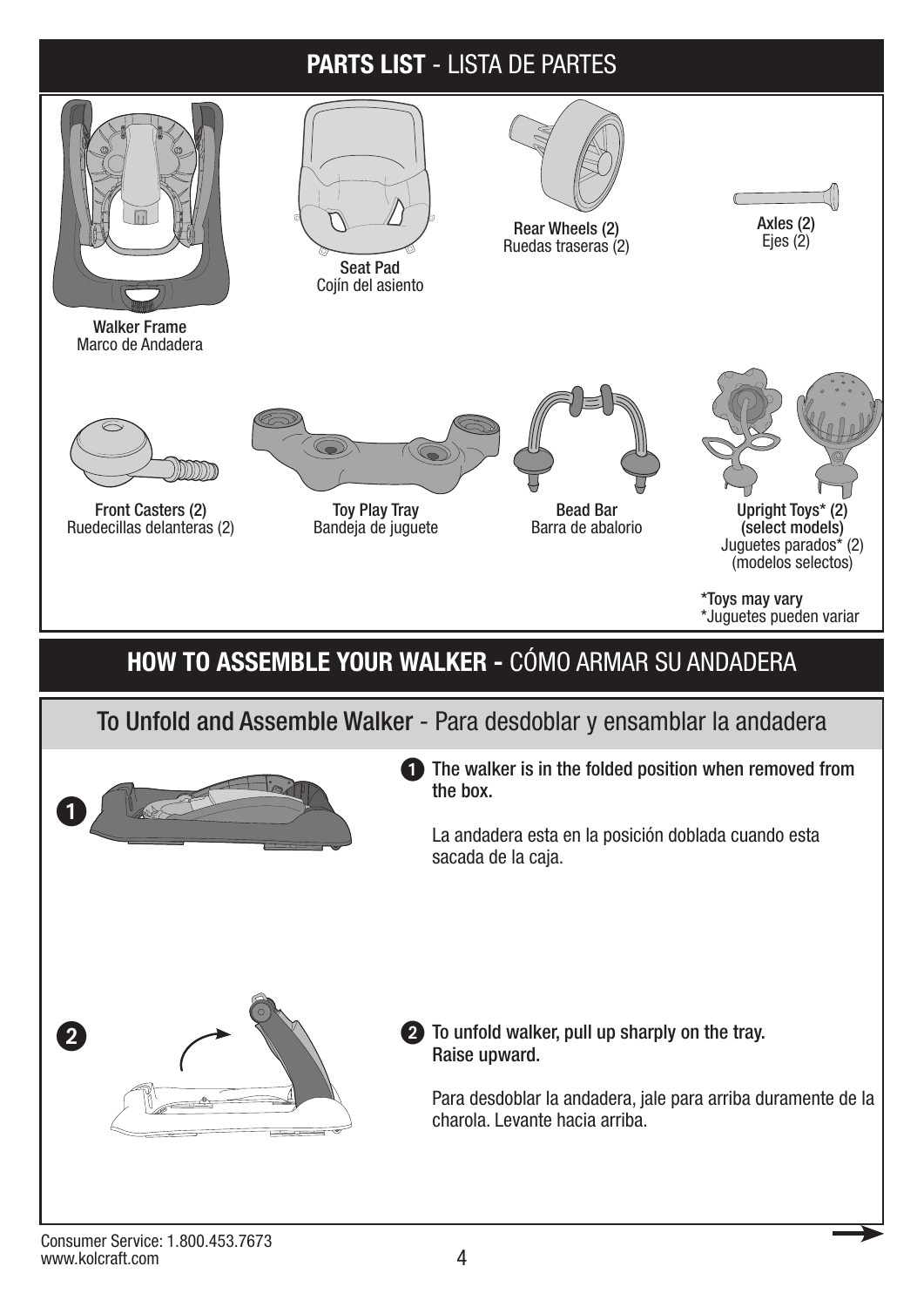

Consumer Service: 1.800.453.7673 www.kolcraft.com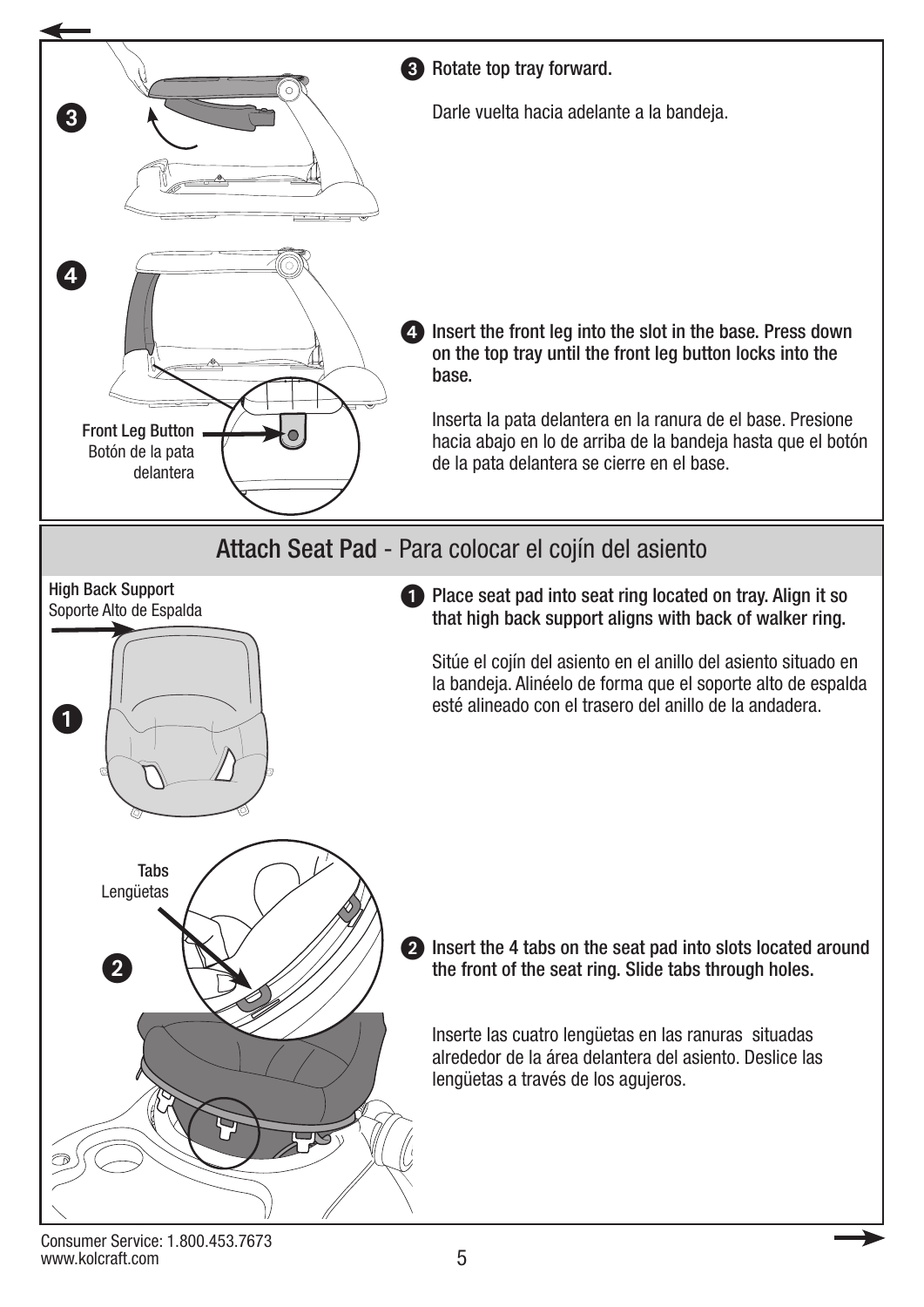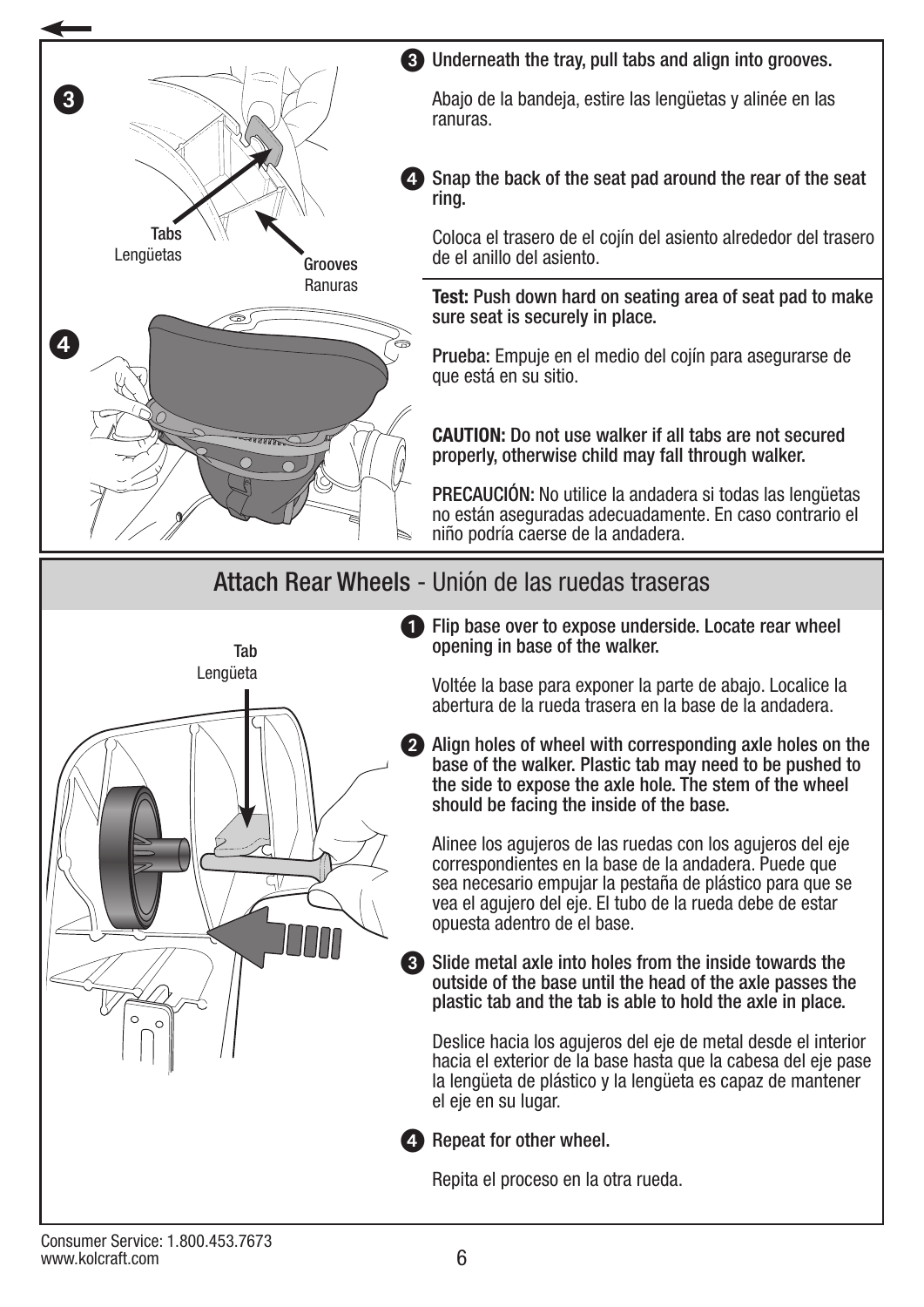#### Attach Front Casters - Unión de las ruedecillas delanteras



**1** Turn the base over and insert the stem of one of the front casters into the hole in one of the front corners. Push firmly until the caster snaps (locks) into place. Pull up on caster to make sure it is locked in place.

Voltee la base y inserte el tubo de unas de las ruedecillas delanteras en la agujero de unas de la esquinas delanteras. Empuje firmemente hasta que la pieza se coloca (asegure) en su lugar. Jale para arriba la ruedecilla para asegurar que este asegurado en su lugar.

**CAUTION:** Be sure the caster is inserted fully into the base. The top lip of the caster threads should be flush with the base hole. Nothing below this lip should be visible.

PRECAUCIÓN: asegúrese de que la rueda está totalmente insertada en la base. La tapa de la parte de arriba de los ri betes de la rueda debe estar alineada con el agujero de la base. No se debe ver nada por debajo de este labio.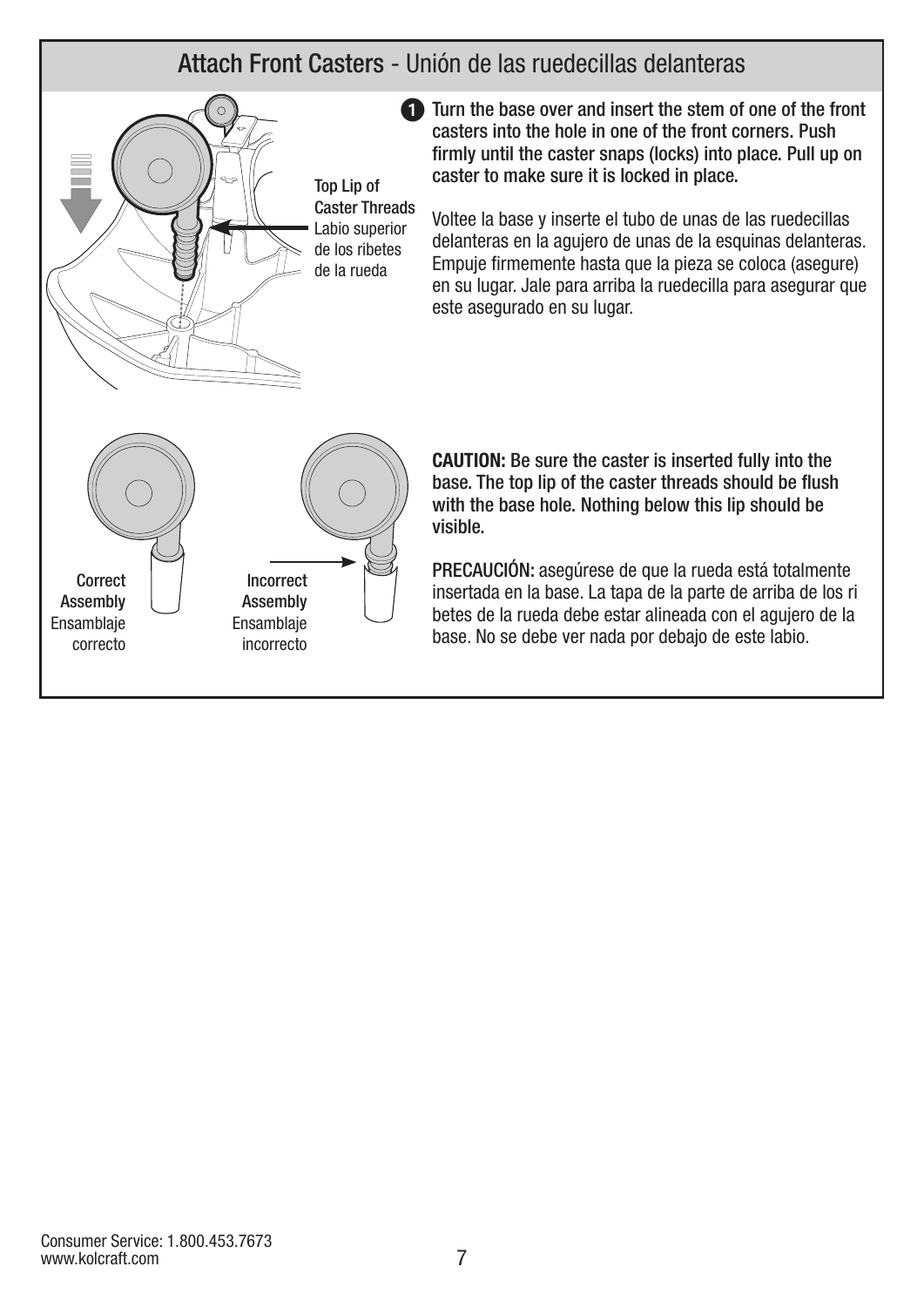To Attach Toys (select models) - Para unir los juguetes (modelos selectos)



Consumer Service: 1.800.453.7673 www.kolcraft.com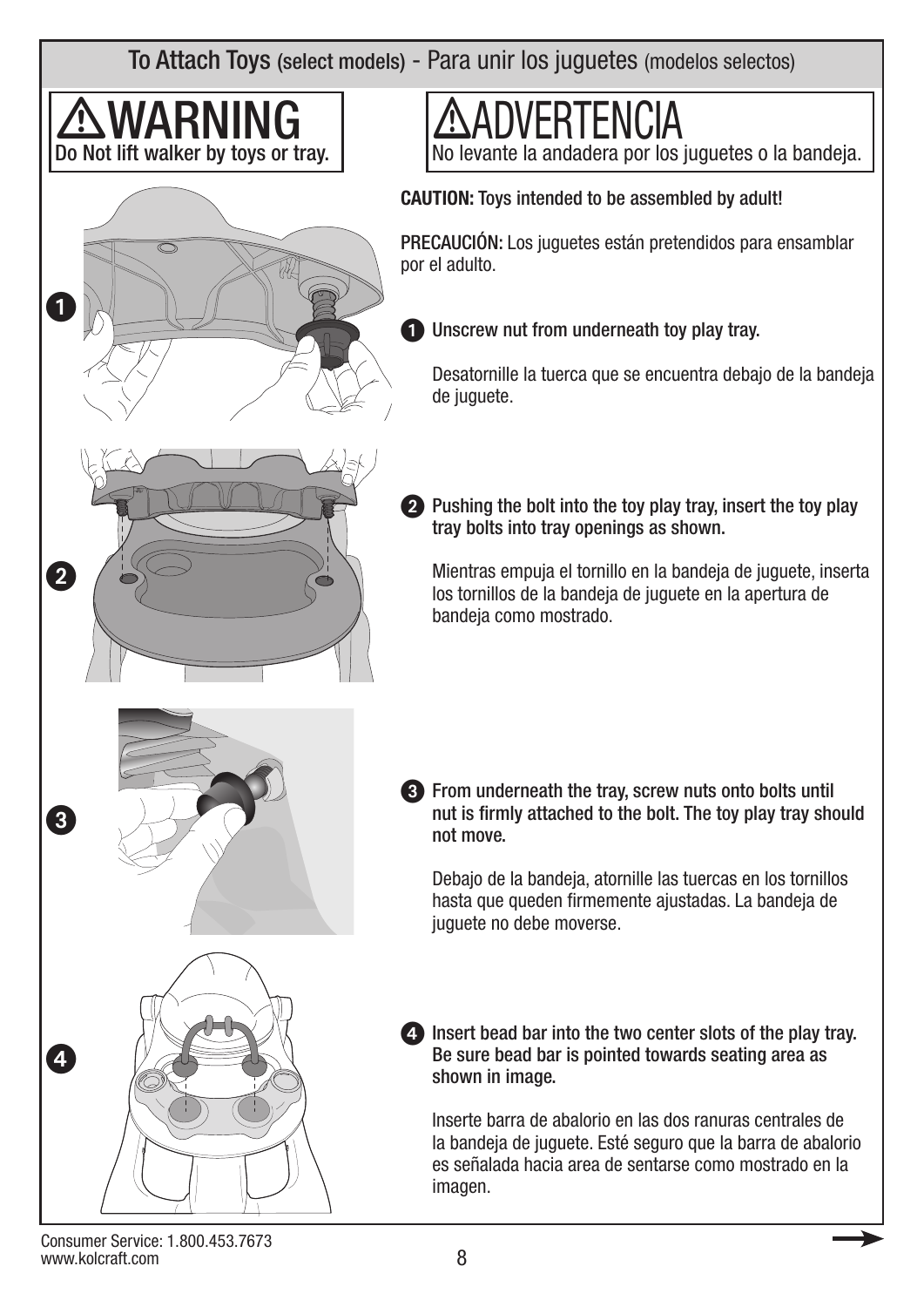

To Convert to Walk-Behind Walker - Para convertir en andadera para empujar

As your child grows, your Tiny Steps® Walker can be converted to a Walk-Behind Walker.

Mientras su niño crece su Tiny Steps® andadera se puede convertir en andadera para empujar.

**1** Remove the seat pad by unfastening the 4 seat tabs from the tray and unsnapping the rear of the seat pad.

Remueva el asiento desbrochando las cuatro lengüetas de la charola y desbrochando la trasera del el asiento.



2 Your child can now stand behind the walker, using the texturized handle grip for support as they learn how to walk in the walk-behind mode.

Su niño ahora puede ponerse de pie atras de la andadera, usando el mango de textura como apoyo mientras que aprendan a andar en el modo de caminadora.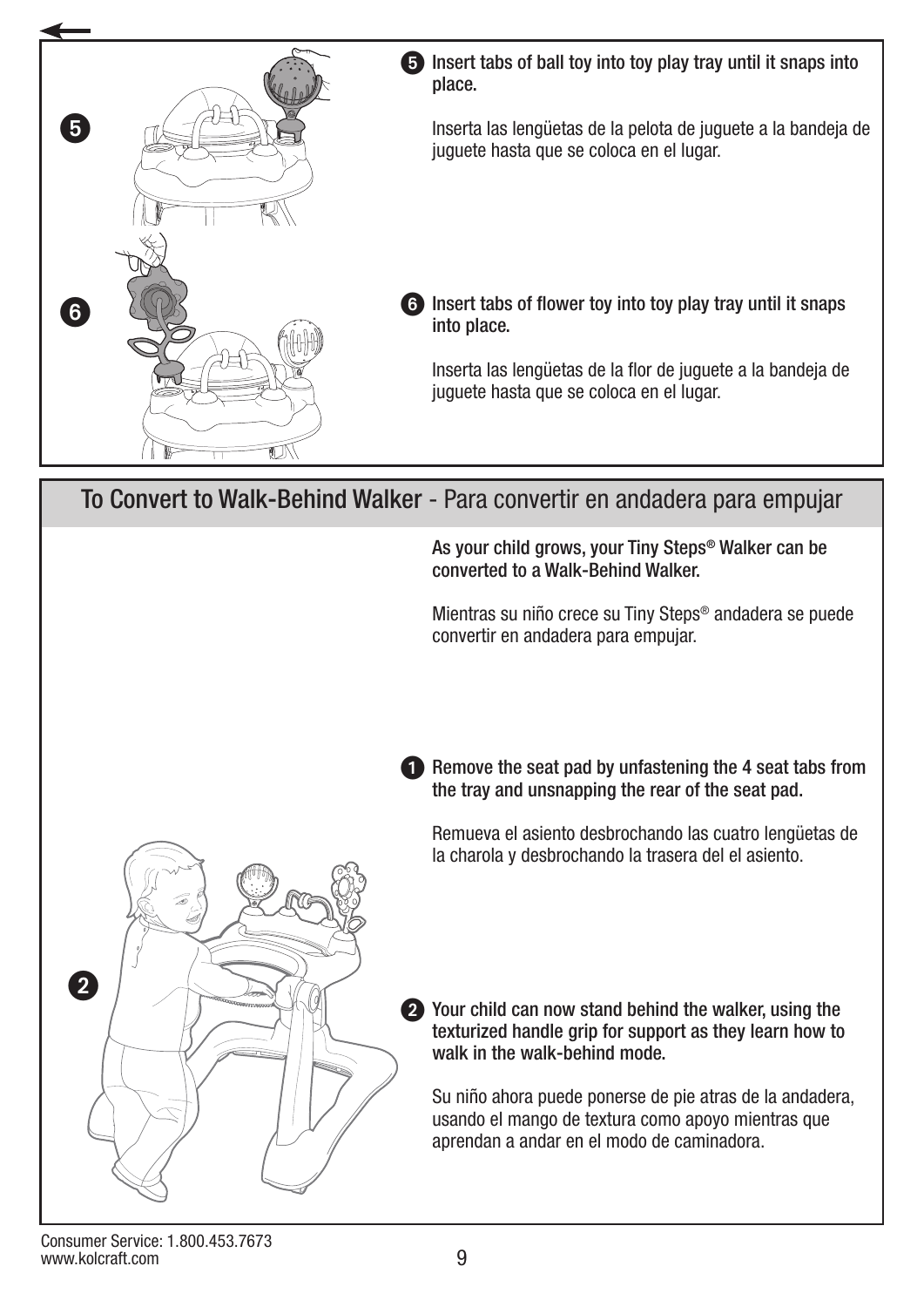To Adjust Seat Pad Height - Para ajustar la altura del asiento

# **WARN**

**DO NOT** disassemble or adjust height while baby is sitting in or near product. Always make sure seat pad is adjusted to the correct height position before placing child in product.

# **/:\ADVERTENCIA<br>no** desarme a ajuste la altura mientrás el bebé

está sentado en o cerca del producto. Asegúrese siempre de que la almohadilla del asiento está ajustada en la posición de altura adecuada antes de situar al bebé en el producto.

**NOTE:** As your child begins to grow, adjust height of walker via the seat pad so that their feet touch the ground when seated. To determine correct height after assembly, place child in walker and make sure both feet touch the ground.

NOTA: A medida que su hijo/a crezca, ajuste la altura de la andadera de manera que sus pies toquen el suelo cuando esté sentado. Para determinar la altura después de armarla, sitúe al niño/a en la andadera y asegúerse de que ambos pies tocan el suelo.

**CAUTION:** Child should not be in the walker during adjustment.

PRECAUCIÓN: El niño/a no debe estar en la andadera durante el aiuste.

**1** After seat pad is attached to tray, flip unit upside down to access the restraint strap on underside of seat pad.

Después de que la almohadilla del asiento esté unida a la charola, voltée la unidad al revés para tener acceso al cinturón de seguridad en la parte inferior de la almohadilla del asiento.

2 Please note, to ensure proper operation, you will need to periodically adjust the seat restraint to accommodate your childs increased height. For **smaller babies**, seat pad should be extended to its lowest position. To adjust seat height, push button in on restraint strap to release restraint.

Por favor, para asegurar el funcionamiento adecuado, tendrá que ajustar periódicamente el cinturón de seguridad para que se acomode al crecimiento de su hijo. Para los **bebés más pequeños**, el asiento puede extenderse hasta la posición más bajo. Para ajustar la altura del asiento, presione el botón en el cinturón de seguridad para soltarlo.

3 As baby grows, raise seat by tightening belt. This helps to prevent the child from placing their feet flat on ground and prevents your child from climbing out.

A medida que su bebé crece, eleve el asiento ajustando el cinturón. Esto ayuda para impedir que el niño pueda apoyar completamente sus pies e impedir que su niño pueda salirse del producto.



2

 $\bf 0$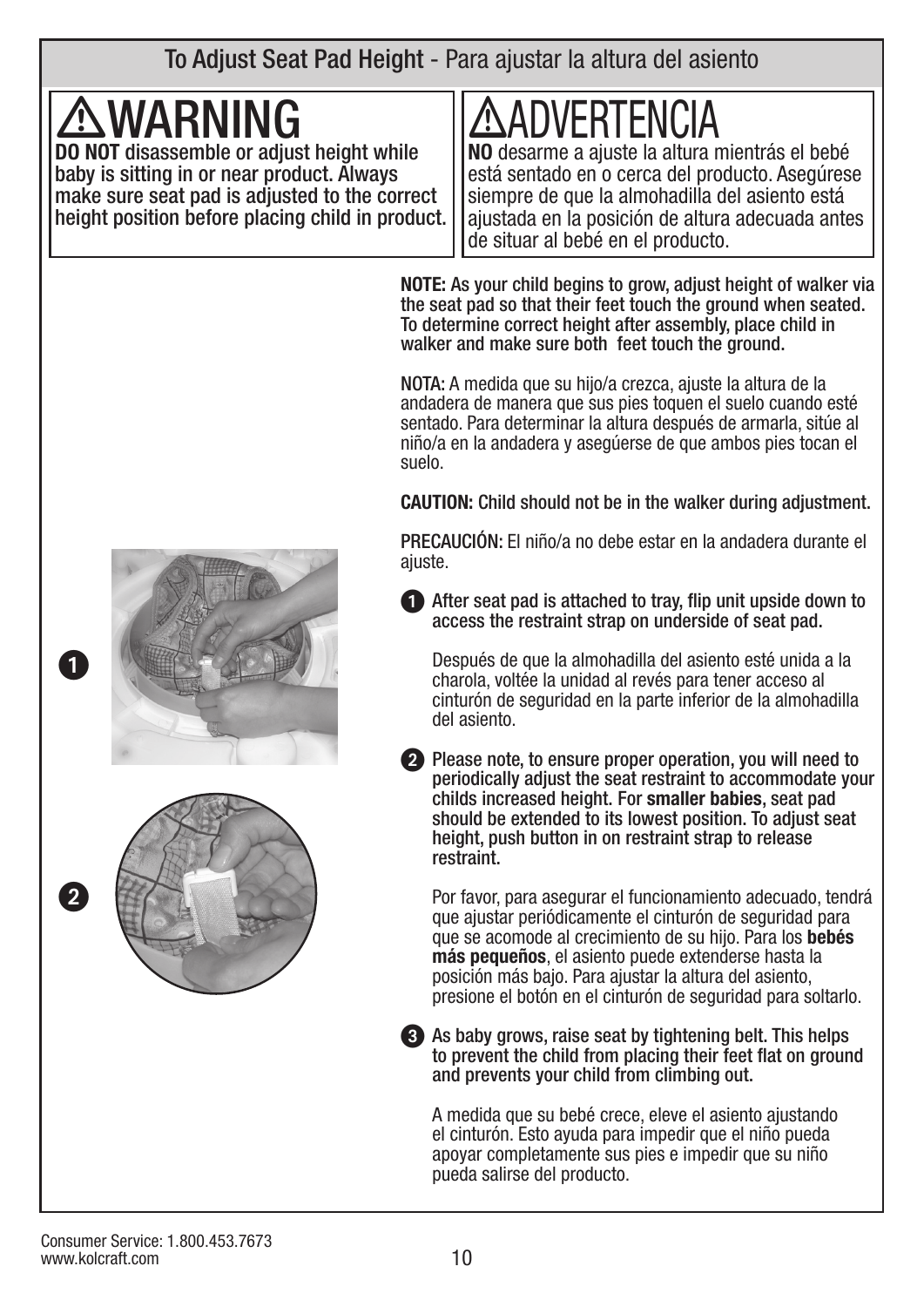

Consumer Service: 1.800.453.7673 www.kolcraft.com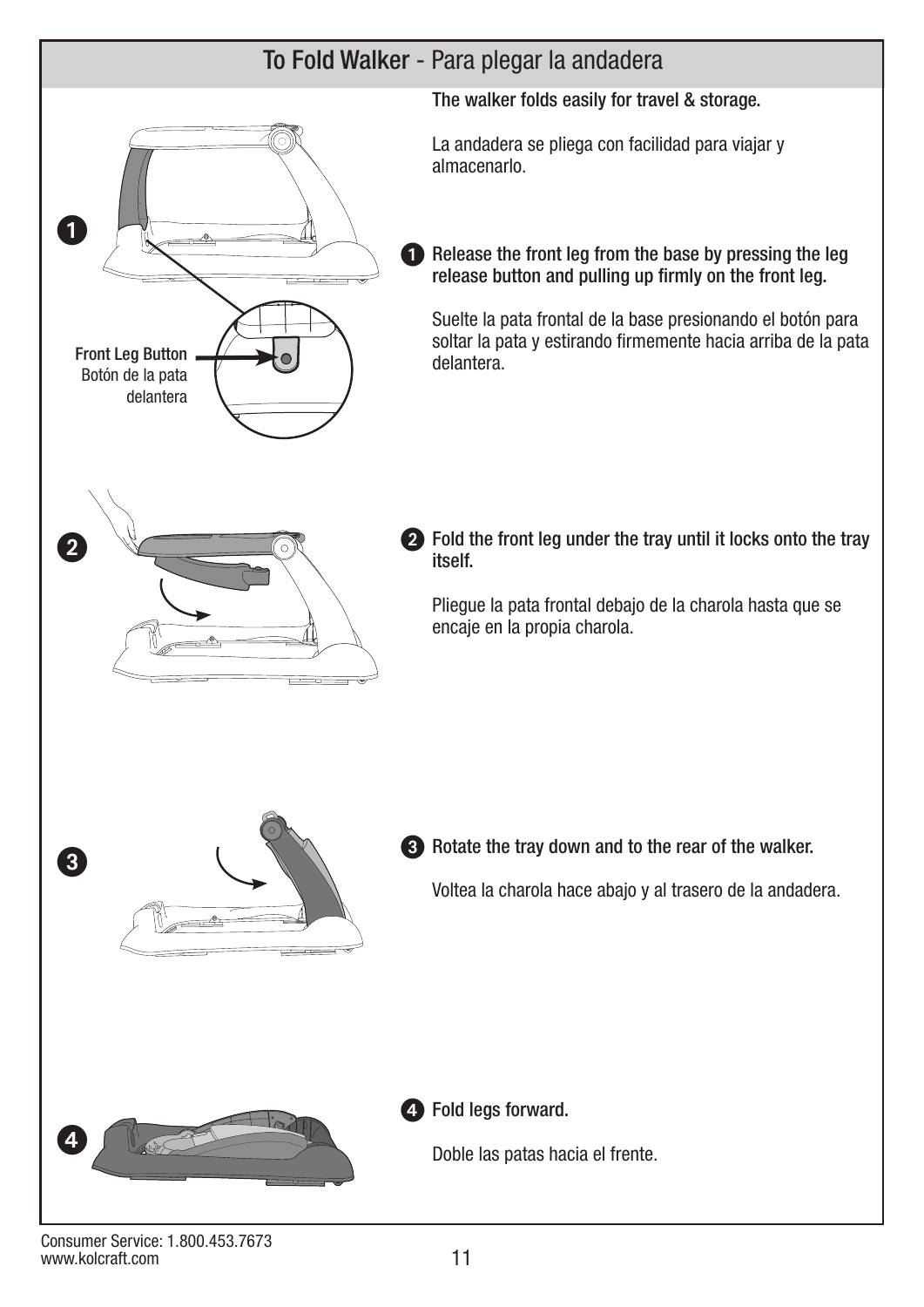### CARE & MAINTENANCE - CUIDADO & MANTENINIENTO

- 1. Wipe plastic parts with a damp cloth using mild soap.
- 2. Machine wash seat pad in cold water in gentle cycle. Do not use harsh detergents or bleach. Do not dry clean.
- 3. Air or line dry.
- 4. To clean soft toys, wipe with damp cloth. Do not machine wash.

NOTE: To maintain stopping performance, clean friction strips regularly with damp cloth.

- 1. Limpie con un paño húmedo, empleando un jabón suave.
- 2. Lava a maquina el cojín del asiento en agua sría y en ciclo suave. No utilice detergentes fuertes ni blanqueador. No seque a maquina.
- 3. Tiéndala a secar.
- 4. Para limpiar el juguete suave, limpie con un trapo húmedo. No lave a maquina.

NOTA: Para mantener la función de parar, limpie las tiras de fricción con regularidad con un trapo húmedo.

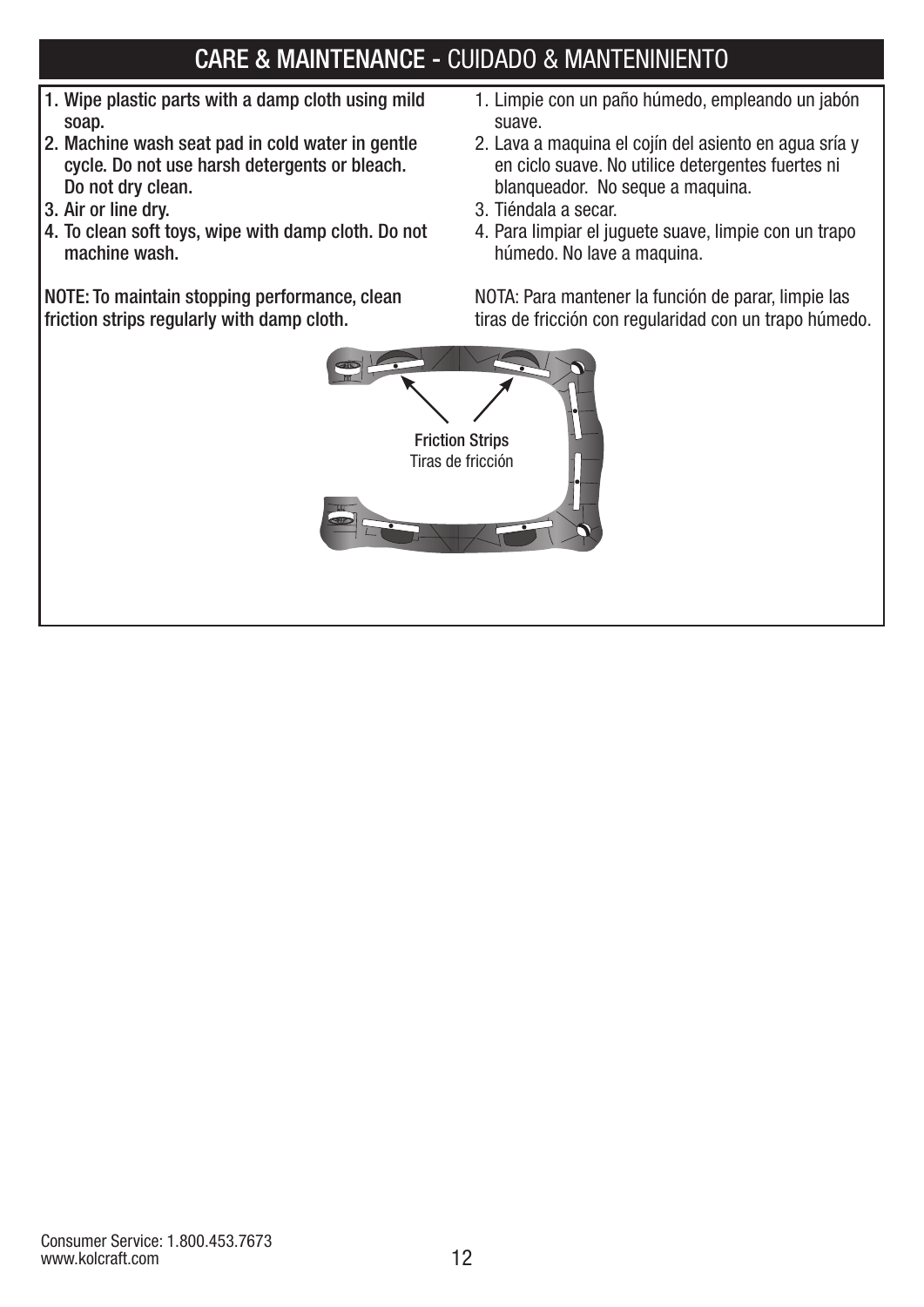#### LIMITED WARRANTY

Kolcraft® warrants this product to be free of defects in materials and workmanship, as follows: For a period of ONE YEAR from the date of purchase, Kolcraft will repair or replace, at its option, the defective product. If you have a problem or are not satisfied with this product, please contact the Consumer Service Department at Kolcraft.

REPAIR OR REPLACEMENT AS PROVIDED UNDER THIS WARRANTY IS THE EXCLUSIVE REMEDY OF THE CONSUMER. KOLCRAFT SHALL NOT BE LIABLE FOR ANY INCIDENTAL OR CONSEQUENTIAL DAMAGES FOR BREACH OF ANY EXPRESS OR IMPLIED WARRANTY ON THIS PRODUCT, EXCEPT TO THE EXTENT REQUIRED BY APPLICABLE LAW. ANY IMPLIED WARRANTY OF MERCHANTABILITY OR FITNESS FOR A PARTICULAR PURPOSE ON THIS PRODUCT IS LIMITED TO THE DURATION OF THIS WARRANTY.

Some states do not allow the exclusion or limitation of warranties set forth above, so the above exclusions may not apply to you. This warranty gives you specific legal rights, and you may also have other rights which vary from state to state. We sincerely thank you for your purchase of this Kolcraft product.

To obtain warranty service, please call Kolcraft's Consumer Service Department at 1-800-453-7673 in U.S. and Canada, 1-312-361-6315 outside U.S. and Canada or contact us via email at customerservice@kolcraft.com

If the product is returned to Kolcraft's Consumer Service Department for repair or replacement, it must be shipped prepaid and adequately insured.

For further information visit www.kolcraft.com

Recall WEBSITE: HELP KEEP YOUR CHILD SAFE. Check www.recall.gov to see if any products you use with your child or any of your child's toys have been recalled.

#### PERSONAL RECORD CARD

Once in a while, we are less than perfect and one of our products with a problem reaches a customer. In most cases, we can solve your problem with replacement parts. Please contact us before you return one of our products to the store.

If you have a question about your product, please have the following available when you call:

- Product model number
- Date of manufacturing

You can find the Model Number and Date of Manufacture on a sticker located underneath the tray. Having this information ready will expedite your service call.

Please direct any comments, questions or replacement part requests to: Kolcraft® Consumer Service Department 1100 W Monroe St Chicago, IL 60607

1-800-453-7673 in U.S. & Canada, 1-312-361-6315 outside U.S. & Canada Central Standard Time, 8 am-5 pm Monday - Thursday, 8 am - 3 pm Friday e-mail: customerservice@kolcraft.com

Model / Style Number:

Date of Manufacture: \_\_\_\_\_\_\_\_\_\_\_\_\_\_\_\_\_\_\_\_\_\_\_\_\_\_

Date of Purchase: